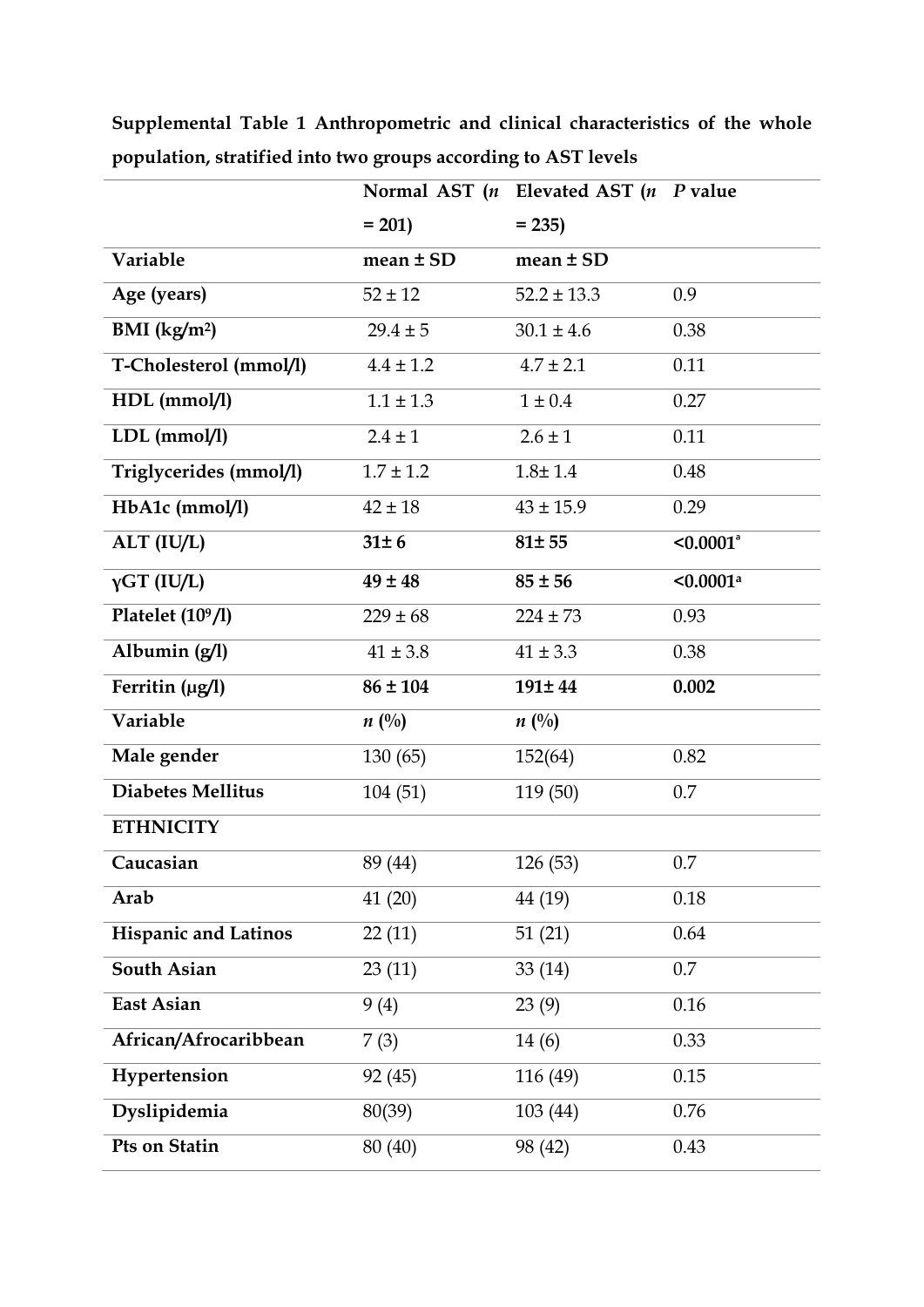<sup>a</sup>*P* value < 0.005. BMI: Body mass index; T-cholesterol: Total cholesterol; HDL: Highdensity lipoprotein; LDL: Low-density lipoprotein; HbA1c: Haemoglobin A1c; AST: Aspartate aminotransferase; ALT: Alanine aminotransferase; γGT: Gamma glutamyl transferase.